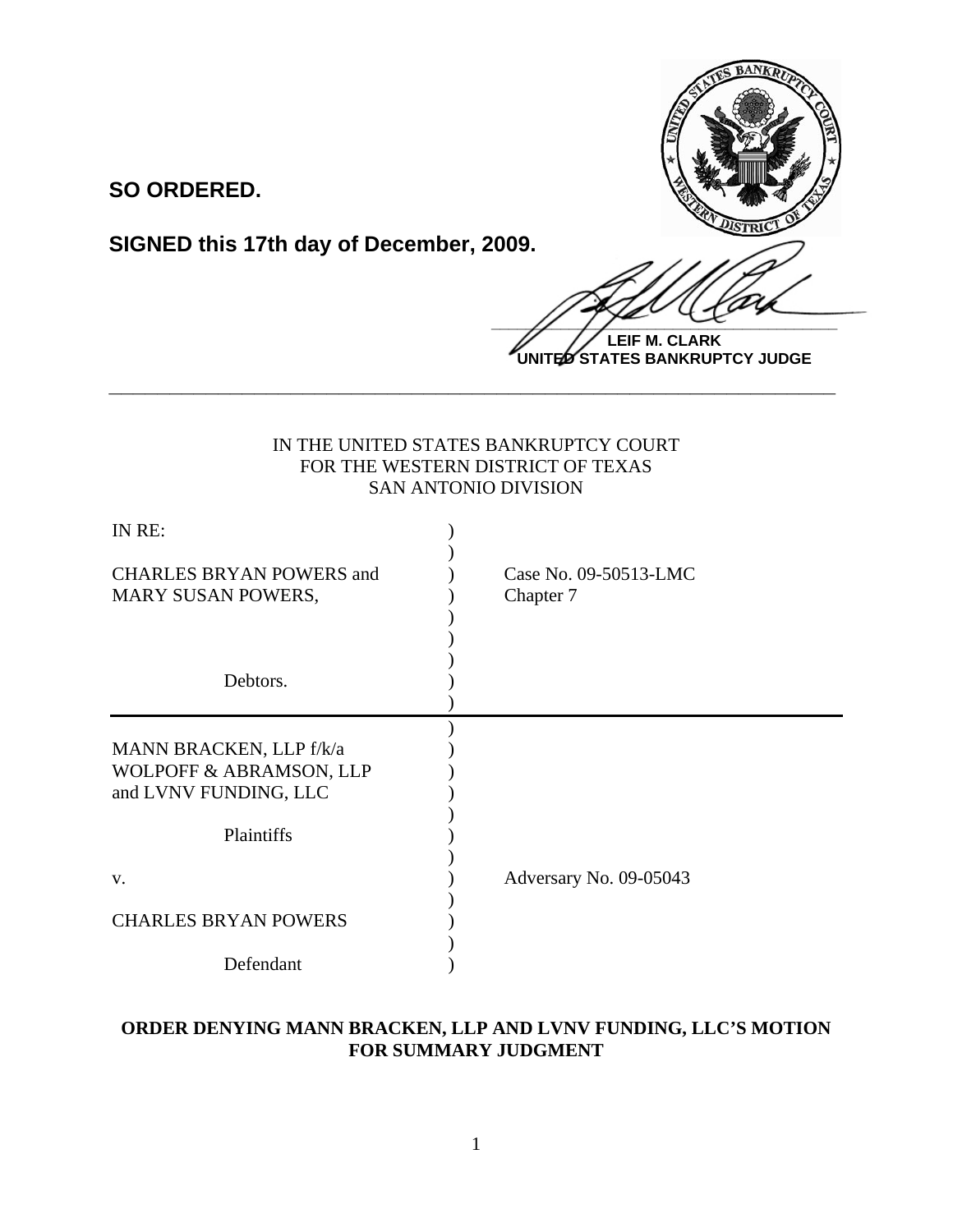Came on for consideration the foregoing matter. Mann Bracken, LLP  $f/k/a$  Wolpoff  $\&$ Abramson, LLP ("Mann Bracken") and LVNV Funding, LLC ("LVNV," and together with Mann Bracken, the "Plaintiffs") filed a motion (the "Motion") in the above-captioned adversary proceeding seeking summary judgment pursuant to Rule 56 of the Federal Rules of Civil Procedure, incorporated herein pursuant to Rule 7056 of the Federal Rules of Bankruptcy Procedure. The Plaintiffs ask that the court rule that, based upon an order entered pursuant to Rule 11 of the Federal Rules of Civil Procedure in a prior lawsuit in the District Court for the Western District of Texas sanctioning Charles Bryan Powers ("Powers" or the "Defendant"), Powers is collaterally estopped from arguing that the sanction may be discharged in his chapter 7 bankruptcy. Because the Rule 11 sanction did not address the intent requirements of  $\S 523(a)(6)$ , the Plaintiffs' motion is denied.

#### **A. FACTUAL AND PROCEDURAL BACKGROUND**

1

 The following facts are uncontested. Powers is an attorney licensed in Texas whose practice has included representing plaintiffs in class action lawsuits. Unfortunately for Powers (and his clients) he has been wholly unsuccessful – during his 30-year career, he has filed thirtynine (39) class action lawsuits and has never won any of them. In fact, Powers has failed to win any type of relief for his clients in any of the 39 class action lawsuits.<sup>2</sup> Powers' saga in this adversary proceeding has its beginnings in one of those unsuccessful 39 class action claims. The story begins, as usual, in a decidedly commonplace fashion: LVNV hired Wolpoff (now Mann Bracken) to collect a debt allegedly owed by Gracie Lopez ("Lopez") in the amount of \$3,818.36. In November 2007, Wolpoff sued Lopez in Guadalupe County and she was duly served. On June 9, 2008, Powers filed a class action lawsuit (the "Class Action Suit"),

<sup>&</sup>lt;sup>1</sup> Although both Powers and his wife are debtors, this adversary proceeding only involves Mr. Powers. Thus, in referencing 'Powers' throughout this opinion, the court is only referring to Mr. Powers. 2

 $P<sup>2</sup>$  Powers contests this finding in his affidavit filed in this adversary proceeding [Docket No. 13]. However, this fact is largely irrelevant for purposes of this summary judgment motion.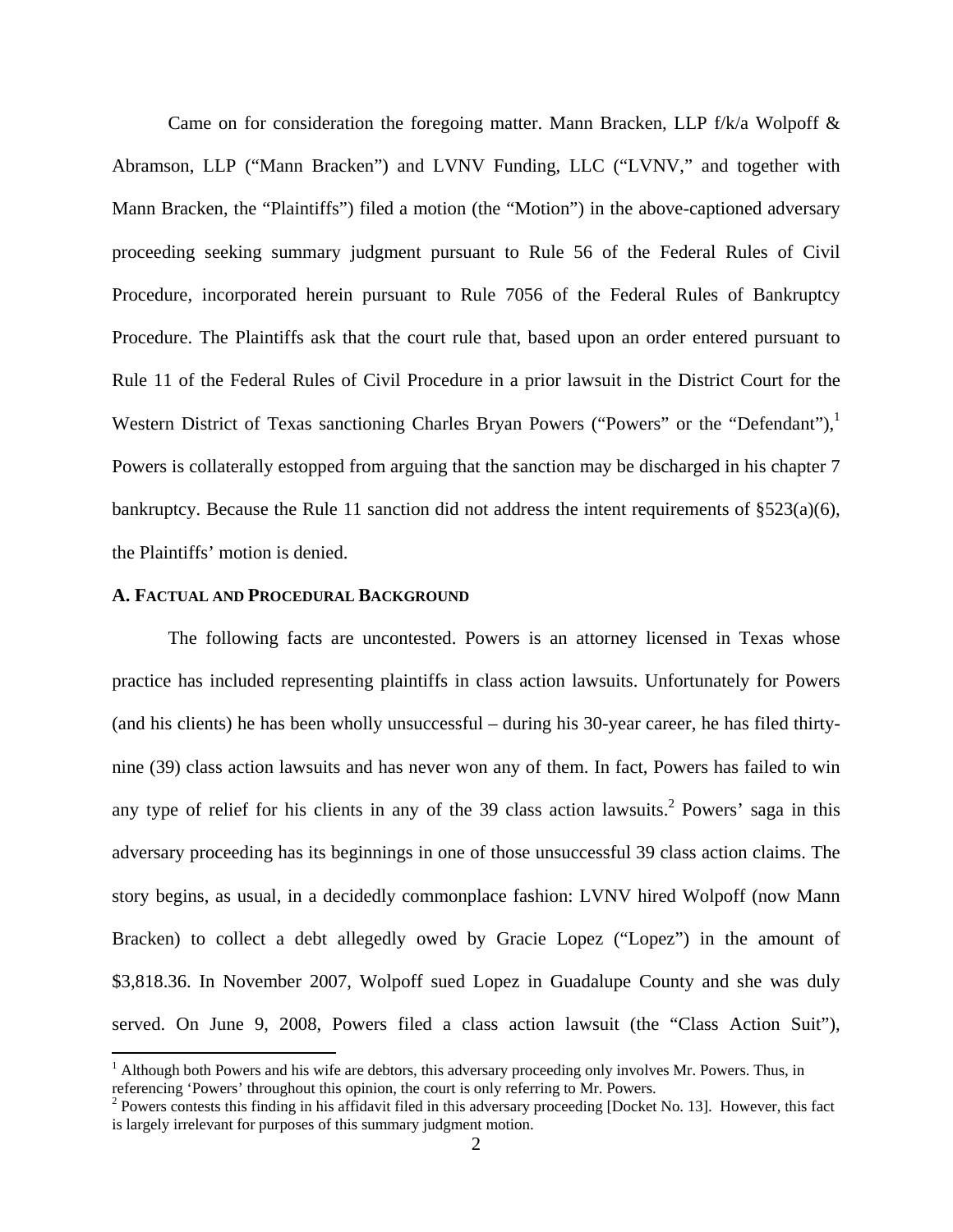purportedly on Lopez's behalf, in Guadalupe County against LVNV and Wolpoff pursuant to 15 U.S.C. § 1692, *et seq.* (the "FDCPA").

On July 1, 2008, LVNV and Wolpoff removed the Class Action Suit to the United States District Court for the Western District of Texas, Austin Division, and U.S. District Judge Sam Sparks was assigned the case. On July 22, 2008, Powers filed a motion for certification of the class (the "Certification Motion"). In preparation for responding to the Certification Motion, LVNV and Wolpoff deposed both Lopez and Powers on September 11, 2008 and September 12, 2008, respectively. At her deposition, Lopez stated the following: (i) she did not know what a class action was, (ii) she was not aware that the Class Action Suit had been filed; (iii) she did not know what it meant to be a class representative; (iv) she did not know what her duties were as a class representative; (v) she did not know that she was a plaintiff in a class action lawsuit; (vi) she did not know she was the class representative; (vii) she did not know that the Class Action Suit had been filed on her behalf; and (viii) she had never met or spoken to Powers until about one month before her deposition. Power, at his deposition, testified that: (i) he had unsuccessfully filed 39 class action lawsuits; (ii) he could not name the four requirements for certification of a class pursuant to F.R.C.P. 23; (iii) he believed a client could qualify as a plaintiff even if he or she does not know he or she is involved in a class action lawsuit; and (iv) he did not believe he had a duty to inform himself of the facts before he filed an allegation of numerosity.

 On October 8, 2008, Judge Sparks entered an order holding that Powers had violated Rule 11 of the Federal Rules of Civil Procedure (the "Rule 11 Order")<sup>3</sup> when he filed the Certification Motion. In his Rule 11 Order, Judge Sparks made specific findings of fact drawn from the deposition testimony of both Powers and Lopez, tracking the summary in the previous

<sup>&</sup>lt;sup>3</sup> The Rule 11 Order is attached to the Plaintiffs' Complaint as Exhibit 1.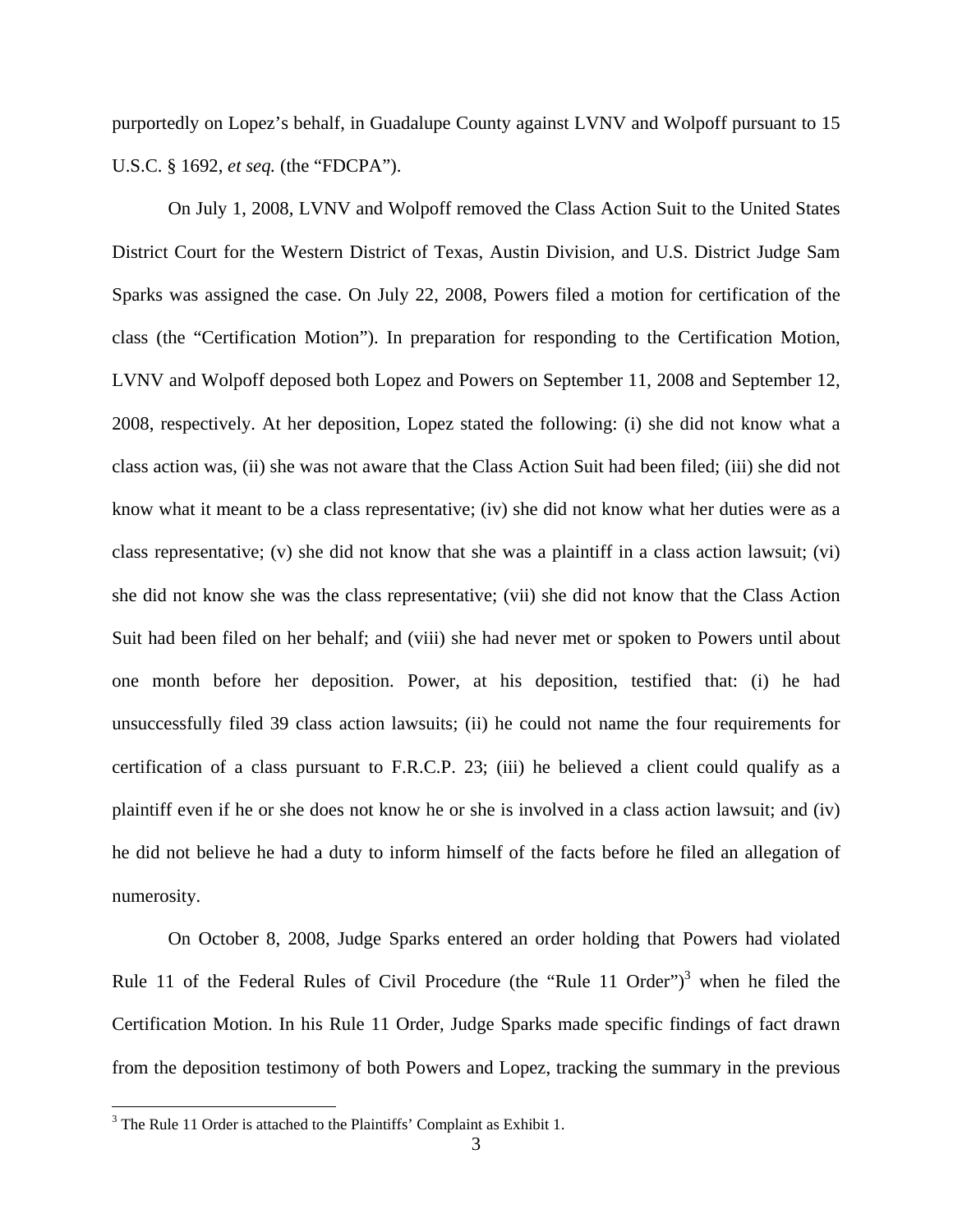paragraph. The same day the Rule 11 Order was issued, both LVNV and Wolpoff filed motions for sanctions pursuant to Rule 11. Later, on October 14, 2008, LVNV and Wolpoff filed a joint motion for sanctions pursuant to 28 U.S.C. § 1927. Lopez failed to respond to the individual sanction requests but did respond to the joint motion, through counsel. Judge Sparks ruled that the individual motions were unopposed and so granted both motions; he denied the joint motion as moot. On December 19, 2008, Judge Sparks issued orders and judgments<sup>4</sup> awarding sanctions to LVNV in the amount of \$33,425 and to Wolpoff in the amount of \$21,824.50 (collectively, the "Rule 11 Sanctions").

 On February 9, 2009, Powers and his wife, Mary, filed for chapter 7 bankruptcy protection. On April 28, 2009, the Plaintiffs filed a complaint (the "Complaint") against Mr. Powers seeking a determination of nondischargeability of Judge Sparks' sanctions orders, pursuant to 11 U.S.C. § 523(a)(6). On June 5, 2009, the Plaintiffs filed this Motion asking the court to apply collateral estoppel to preclude Powers from contesting that his actions in the Class Action Suit, which resulted in the Rule 11 Order and the Rule 11 Sanctions, were "willful and malicious," and to enter judgment that, as a matter of law, the sanctions awards in the Rule 11 Order and the Rule 11 Sanctions are not dischargeable, under § 523(a)(6).

 Powers filed a response (the "Response") on June 29, 2009. Powers argues that *collateral estoppel* does not apply here because Powers' conduct in the Class Action Suit, which resulted in the Rule 11 Order and the Rule 11 Sanctions, does not rise to the level of "willful and malicious injury" within the meaning of section  $523(a)(6)$ . To quote Powers,

fact issues established by the three attached certified documents [the Rule 11 Order and the Rule 11 Sanctions and judgment] do not establish a prima facie case supporting the contention that the debt owed to either plaintiff is for a 'willful and malicious injury' as set out in 11 U.S.C. § 523(a)(6) making that debt

<sup>&</sup>lt;sup>4</sup> The order and judgment awarding LVNV sanctions is attached as Exhibits 3 to the Complaint. The order and judgment awarding Wolpoff sanctions is attached as Exhibit 2 to the Complaint.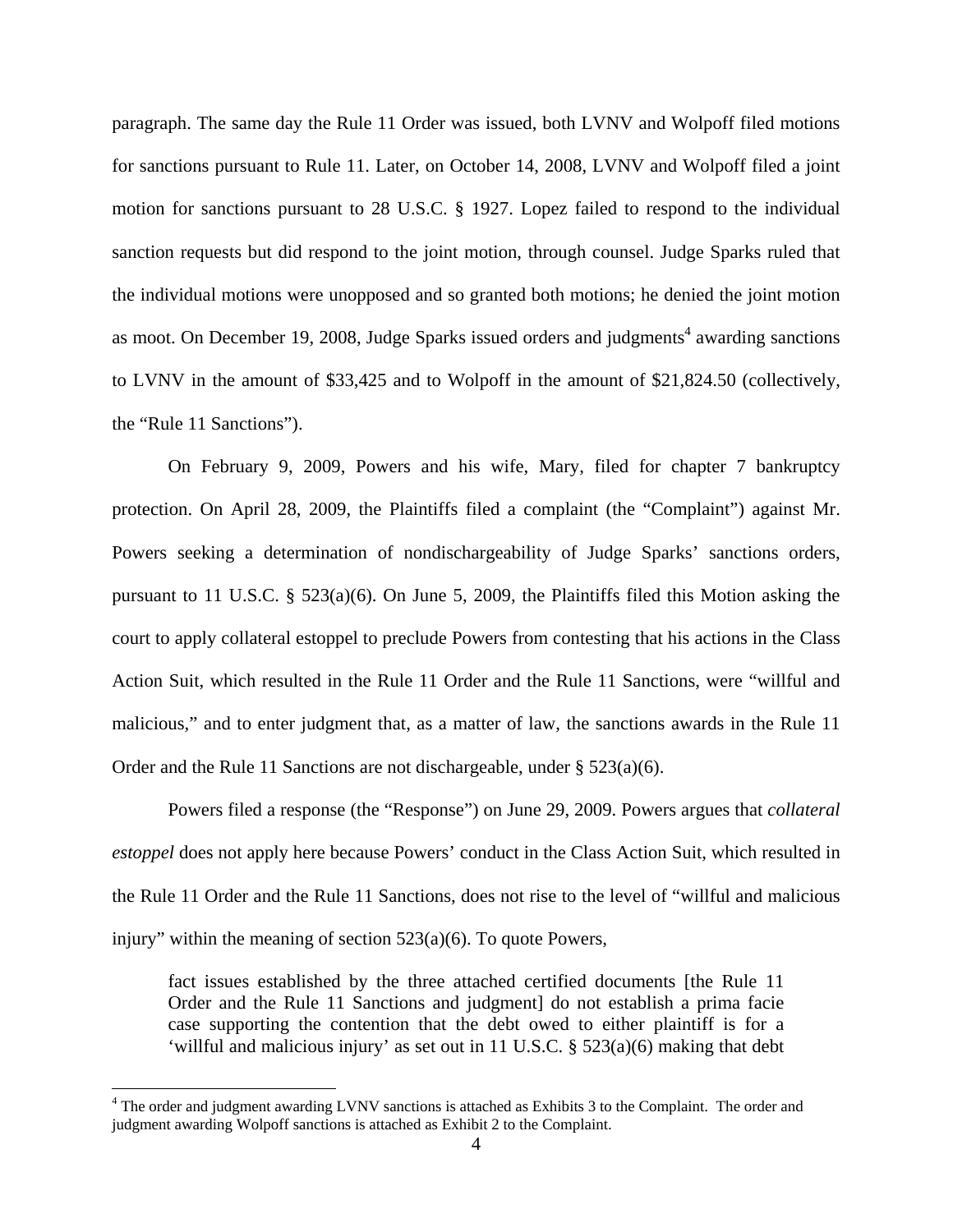non-dischargeable or the ownership of the Mann & Bracken LLP to the Wolpoff & Abramson L.L.P.'s claim against the defendant.

*Response*, at 2-3. Powers adds that the filing of the Certifications Motion "was not the proximate cause of any injury to the Plaintiff[s]. To the extent they were injured, it was because of the failure to investigate the law or the facts upon which the class certification motion was purported to rest, according to the findings of the District Court." *Id.* at  $4.5$  Powers states that Judge Sparks "did not find subjective intent to injure or objective substantial certainty of injury in either order nor were such findings necessary to entry of the resulting judgment. No other evidence of either of these elements of non-dischargeability under 11 U.S.C. § 523(a)(6) are offered in support of he [sic] Motion for Summary Judgment and both facts remain material contested fact issues." *Id.* at 5. Powers asks the court to deny the Plaintiffs' motion.

 Powers makes another argument for denying summary judgment. Powers alleges that Mann Bracken has not offered any evidence that it is a successor-in-interest to Wolpoff. Because "[n]o evidence of that fact is offered in support of that allegation and because of that it remains a material contested fact issue…," *Response*, at 5, and summary judgment must, he says, be denied. Mann Bracken filed a reply (the "Reply") on July 6, 2009 and attached an affidavit by Connell A. Loftus (the "Loftus Affidavit"). Mr. Loftus explains that Mann Bracken is the successor by merger to Wolpoff. Mr. Loftus is a lawyer and member of Mann Bracken. In fact, he is the managing officer of Mann Bracken's office in Rockville, Maryland, which, prior to Wolpoff's merger with Mann Bracken, was Wolpoff's office. In the Class Action Suit, Mr. Loftus had authorized outside counsel to file the motion requesting Rule 11 sanctions on behalf of Wolpoff against Powers. Lastly, Mr. Loftus provides that, as successor by merger, Mann

1

 $<sup>5</sup>$  As an aside, the court does not buy this argument. Regardless of whether Powers had researched the facts and law,</sup> had he still filed the Certification Motion, LVNV and Wolpoff would likely still have had to take the depositions and spent money otherwise objecting to the Certification Motion. Now, whether Powers *would have* filed the Certification Motion *had* he done his research is another question entirely. And irrelevant to this Motion.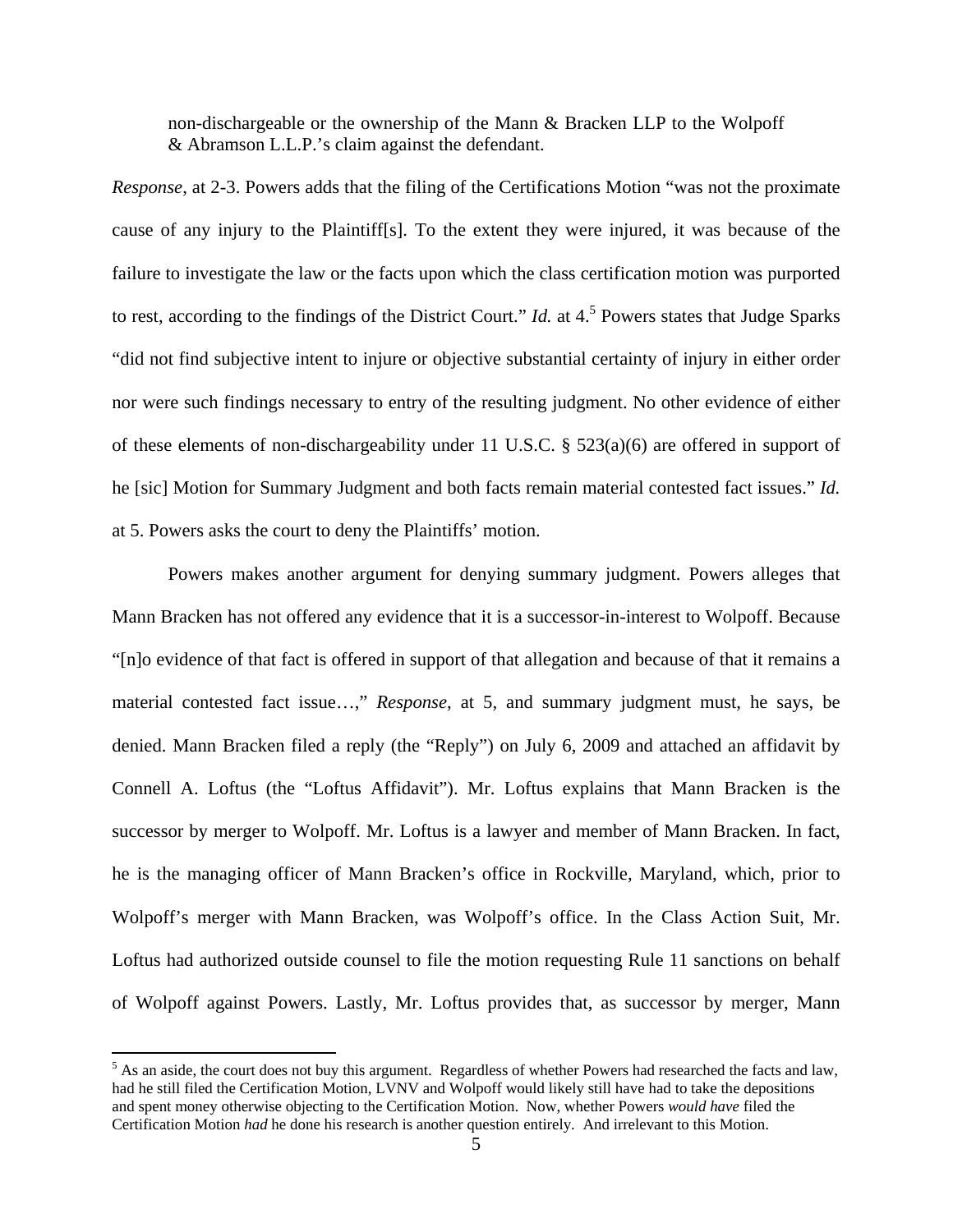Bracken is the current owner and holder of the Rule 11 judgment against Powers. The court believes that Mann Bracken has met its burden in proving that it is Wolpoff's successor. Powers' objection on this ground is overruled.

#### **B. DISCUSSION**

### *A. 11 U.S.C. § 523(a)(6)*

 Section 523(a)(6) provides that "[a] discharge under section 727, 1141, 1228(a) 1228(b), or 1328(b) of this title does not discharge an individual debtor from any debt – … (6) for willful and malicious injury by the debtor to another entity or to the property of another entity…" *See* 11 U.S.C. § 523(a)(6). The Fifth Circuit had long held that the term "malicious" in the foregoing statutory sentence means "without just cause or excuse" and that "willful" meant that the actor intended to the act which resulted in the injury to the plaintiff. *See Seven Elves v*. *Eskenazi*, 704 F.2d 241, 245 (5<sup>th</sup> Cir. 1983). The court somewhat modified that formulation in *In re Delaney*, 97 F.3d 800, 802 ( $5<sup>th</sup>$  Cir. 1996), holding that, "for willfulness and malice to prevent discharge under § 523(a)(6), the debtor must have intended the actual injury that resulted." *Id.* The court added that evidence that the debtor's intentionally performing an action that either necessarily caused or was substantially certain to cause the injury would establish the "intent to injure" element. Thus, conduct designed to cause deliberate or intentional injury satisfies the elements of nondischargeability under § 523(a)(6). *Id.*; *see also In re Walker*, 48 F.3d 1161, 1164 (11<sup>th</sup> Cir. 1995).

 Two years later, however, the Supreme Court decided *Kawaauhaus v. Geiger,* 523 U.S. 57, 118 S.Ct. 974 (1998). The Court there ruled that a plaintiff, to prevail under  $\S$  523(a)(6), must prove that the defendant intended to cause the injury in question. Not long after, the Fifth Circuit was asked to examine its standard, as laid out in *Delaney*, in light of the Supreme Court's decision in *Geiger*. In *In re Miller*, 156 F.3d 598 (5<sup>th</sup> Cir. 1998), the Fifth Circuit explained its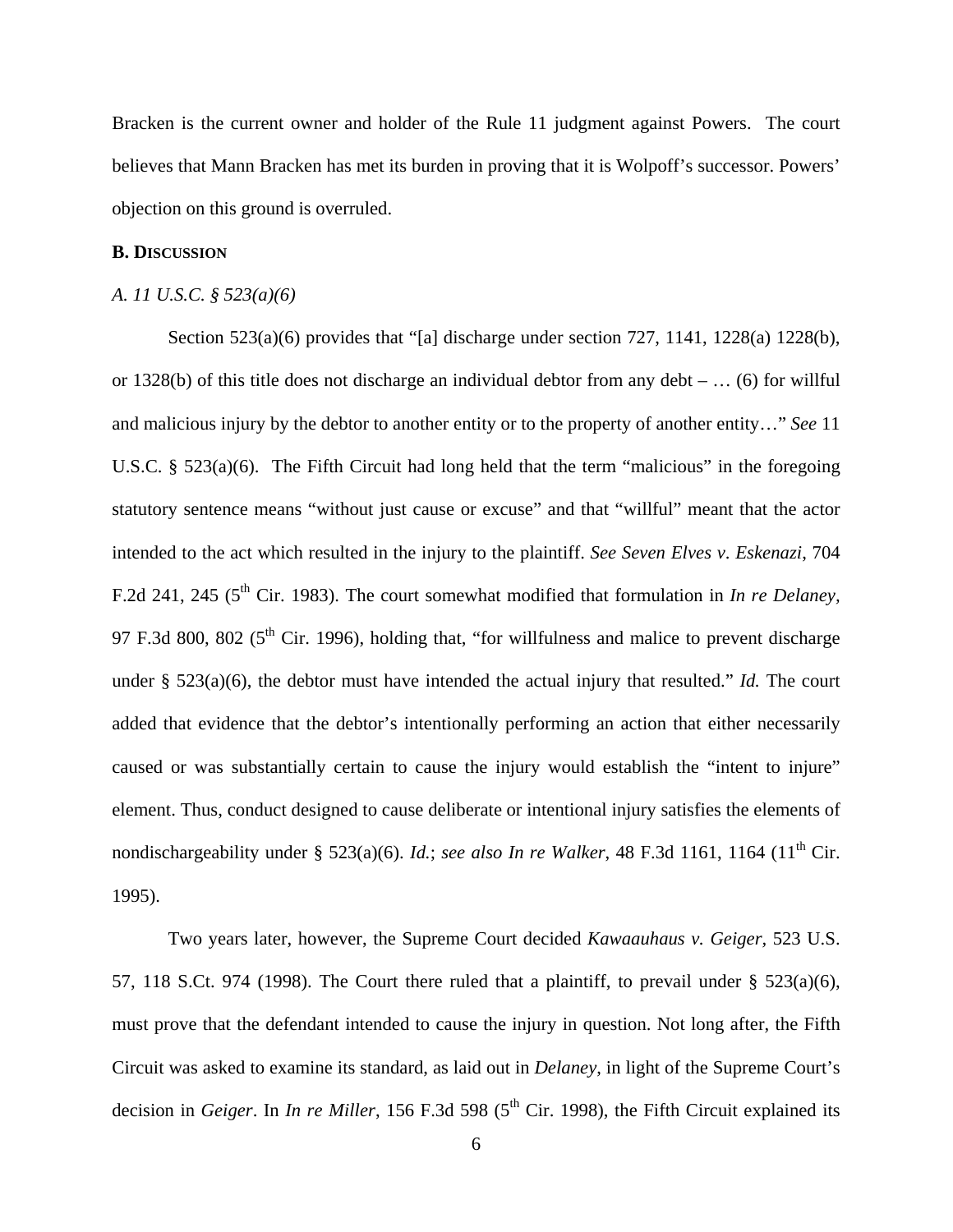standard for determining whether a creditor meets the requirements of  $\S$  523(a)(6) thusly: "an injury is 'willful and malicious' where there is either an objective substantial certainty of harm or a subjective motive to cause harm." *Miller*, 156 F.3d at 606.<sup>6</sup> Nine years later, in *Berry v. Vollbracht (In re Vollbracht)*, 276 Fed. Appx. 360, 361-362 (5<sup>th</sup> Cir. 2007), the Fifth Circuit reiterated this "objective/subjective" test and then added a refinement: "for an injury to be 'willful and malicious' it must satisfy our two-part test *and* not be sufficiently justified under the circumstances to render it not 'willful and malicious.'" *Id.* at 362 (emphasis added). The burden of proof of course rests on the creditor seeking relief under § 523(a)(6), and it must be met by a preponderance of the evidence. *In re Pipst*, 2007 WL 274969, at \*4 (Bankr. W.D. Tex. Jan. 29, 2007) (*citing Grogan v. Garner*, 498 U.S. 279, 111 S.Ct. 654, 112 L.Ed.2d 755 (1991)); *Raspanti v. Keaty (In re Keaty)*, 397 F.3d 264, 270 (5<sup>th</sup> Cir. 2005).

 In his Response, Powers asks this court essentially to overturn *Miller* and to hold instead that the objective prong of the § 523(a)(6) test should not be used. *Response*, at 8-9 ("The *Miller* objective standard is not correct and the subjective standard set at in *Delaney* should be applied.") Powers believes that the purely subjective standard set out in other circuits is the only correct standard to use after *Geiger*. Powers cites as an example *In re Markowitz*, 190 F.3d 455, 464 ( $6<sup>th</sup>$  Cir. 1999), which says that "...unless 'the actor desires to cause [the] consequences of his act, or… believes that the consequences are substantially certain to result from it ... he has not committed a 'willful and malicious injury' as defined under § 523(a)(6)." *Id.* at 8 (citing to *Markowitz*). In reply, the Plaintiffs support the *Miller* standard, and point the court to the dissent in the Eighth Circuit's opinion in *In re Geiger*, 113 F.3d 848 (8<sup>th</sup> Cir. 1997), *aff'd*, 523 U.S. 57,

<sup>6</sup> Although *Miller* has been criticized by other circuit courts, *see e.g. Via Christi Reg'l Med. Ctr. v. Englehart (In re Englehart*), 2000 U.S. App. LEXIS 22754, at \*7-8 (10th Cir. Kan. Sept. 8, 2000) and *Carillo v. Su (in Re Su)*, 290 F.3d 1140, 1145-1146 (9th Cir. 2002), the Fifth Circuit is steadfast in its holding that 'willful and malicious injury' in § 523(a)(6) may be met with either an objective test or a subjective test. *See In re Vollbracht*, 276 Fed. Appx. 360, 361-362 (5th Cir. 2007); *see also Williams v. IBEW Local 520 (In re Williams),* 337 F.3d 504, 509 (5th Cir. Tex. 2003).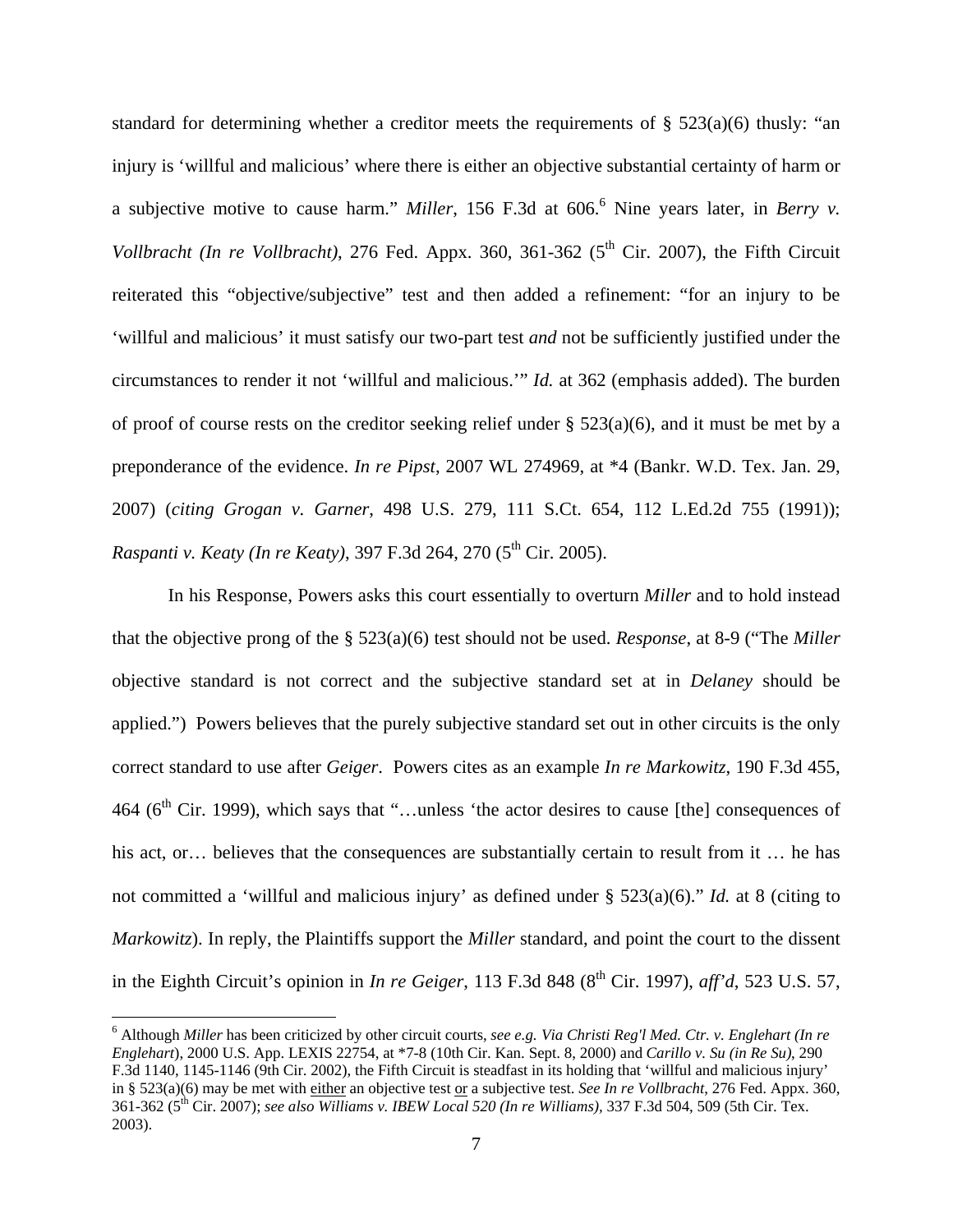118 S.Ct. 974, 140 L.Ed.2d 90 (1998). *Reply*, at 1-2. The Plaintiffs go on to reiterate that, in the Fifth Circuit pursuant to *Miller*, Powers' state of mind is not the only test that a court is to use when determining 'willful and malicious injury' for purposes of  $\S$  523(a)(6). Plaintiff Reply Brief, at 2.

Some discussion of *Miller,* its antecendents, and its progeny is in order. In *Geiger*, the Supreme Court found that a debt arising from negligent or reckless conduct does not fall within the 'willful and malicious' language of § 523(a)(6), and so was dischargeable. *Geiger*, 523 U.S. at 59, 64. Said the Court, "The word 'willful' in (a)(6) modifies the word 'injury,' indicating that nondischargeability takes a deliberate or intentional *injury*, not merely a deliberate or intentional *act* that leads to injury." *Id.* at 61. Notably, *Geiger* was not explicit regarding whether it was defining the word 'willful,' the word 'malicious,' or both. *Miller*, 156 F.3d at 606. The Fifth Circuit in *Miller* undertook the task of making that part of *Geiger* explicit, at least for this circuit.

In *Miller*, the Fifth Circuit essentially chose to equate the terms willful and malicious. *See generally, Miller*, 156 F.3d 598. The court first took on the term 'willful' which the Fifth Circuit had previously defined in *Delaney.* The court explained that

*Delaney*, which remains good law because the Supreme Court in no way contradicted it, equated intending actual injury to a situation in which 'the debtor intentionally took action that necessarily caused, or was substantially certain to cause, the injury.'

*Id.* at 604 (citing *Delaney*, 97 F.3d at 802). The *Miller* court said that, in light of *Geiger*'s having eliminated the possibility of that the term 'willful' ever encompassing negligence or recklessness, three readings of the Supreme Court's standard – that there must be intent to cause injury – were possible: (i) any *intentional* tort met the standard, (ii) any tort *substantially certain to result in injury* met the standard, and (iii) any tort *motivated by a desire to inflict injury* met the standard. *Miller*, 156 F.3d at 603 (emphasis added).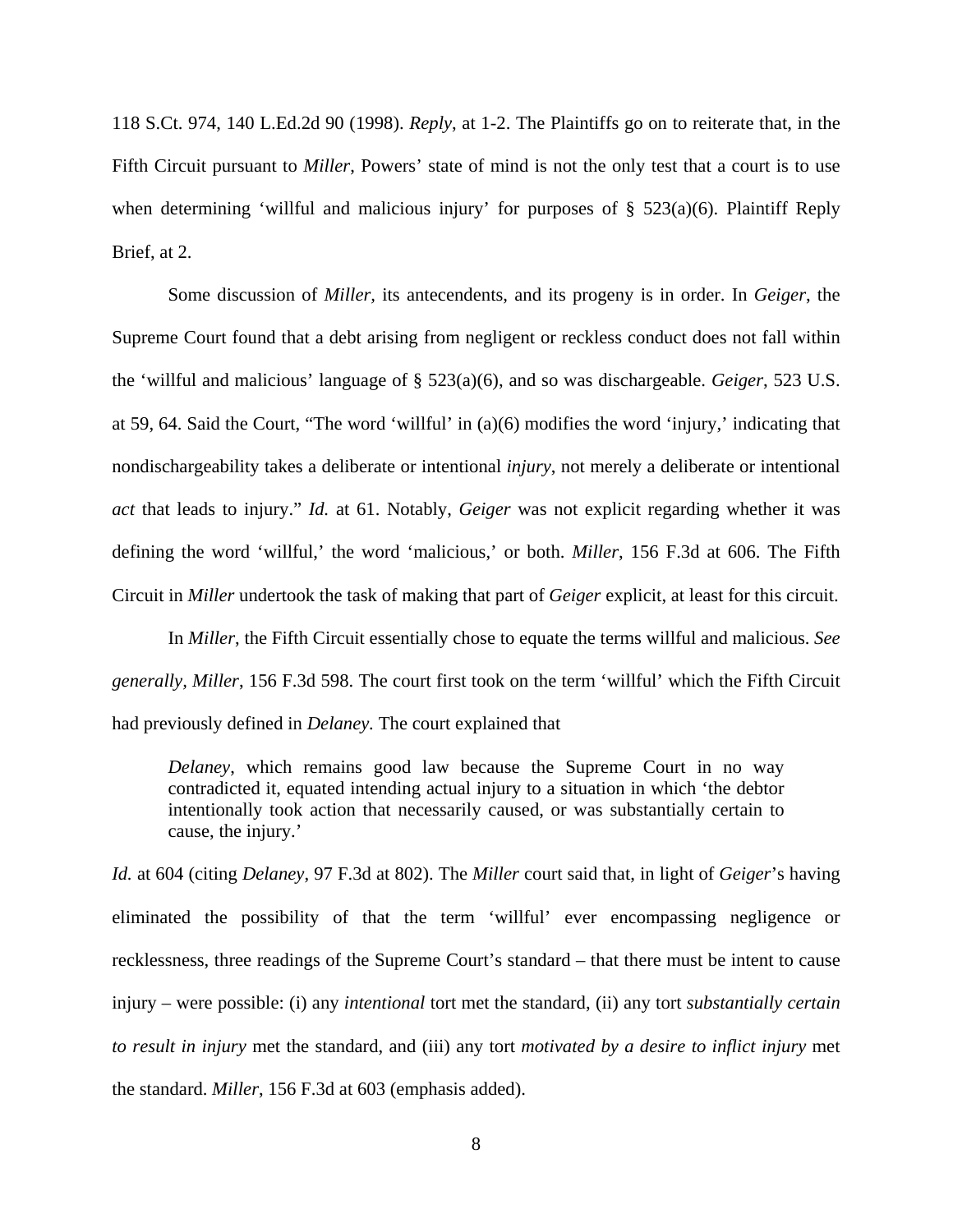In evaluating these possibilities, the court first observed that "the label 'intentional tort' is too elusive to sort intentional acts that lead to injury from acts intended to cause injury." *Id.* "Merely because a tort is classified as intentional does not mean that any injury caused by the tortfeasor is willful." *Id.* at 604. This was certainly true with respect to the facts in *Miller* itself, where the debtor/tortfeasor was adjudged liable for misappropriation of proprietary information and misuse of trade secrets. *Id.* Certainly, such a tort is classified as an intentional tort; but the act of the tortfeasor could not be said to have *necessarily* led to an injury to the legal owner of the trade secret. *Id.* Thus, the label 'intentional tort' could not mean, in all cases, 'actual intent to cause injury.' *Id.* at 603-604. The court found a second possibility to be the better choice: "either objective substantial certainty or subjective motive meets the Supreme Court's definition of 'willful … injury' in § 523(a)(6)." *Id.* at 603. In adopting this test, the Fifth Circuit noted that the "presence of one of these factors is both necessary and sufficient for a tort to be classified as an 'intentional tort' under the traditional modern definition… [and] [t]his test is fully consistent with our precedent [*Delaney*]." *Id.* at 604. In this way, , the "objective/subjective test" for determining 'willful' was born.

The court then turned to the term 'malicious' noting that, although its meaning … "has long been confused. … the Fifth Circuit so far has taken a clear path, albeit without analysis of the confused jurisprudence." *Id.* at 604-605. Prior to *Geiger*, the Fifth Circuit had "defined 'malicious' as 'without just cause or excuse' … [which is] a species of 'implied malice.'" *Id.* However, *Geiger* re-examined its earlier precedent – *Tinker v. Colwell*, 193 U.S. 473, 48 L.Ed. 754, 24 S.Ct. 505 (1904) – and said that, despite some of *Tinker*'s confusing language, *Tinker* placed the crime at issue in that case "within the traditional intentional tort category, and we so confine its holding." 523 U.S. at 63. *Tinker* is important to *Miller*'s discussion of the meaning of 'malice' because *Tinker* had said that liability for a "'wrongful act, done intentionally, without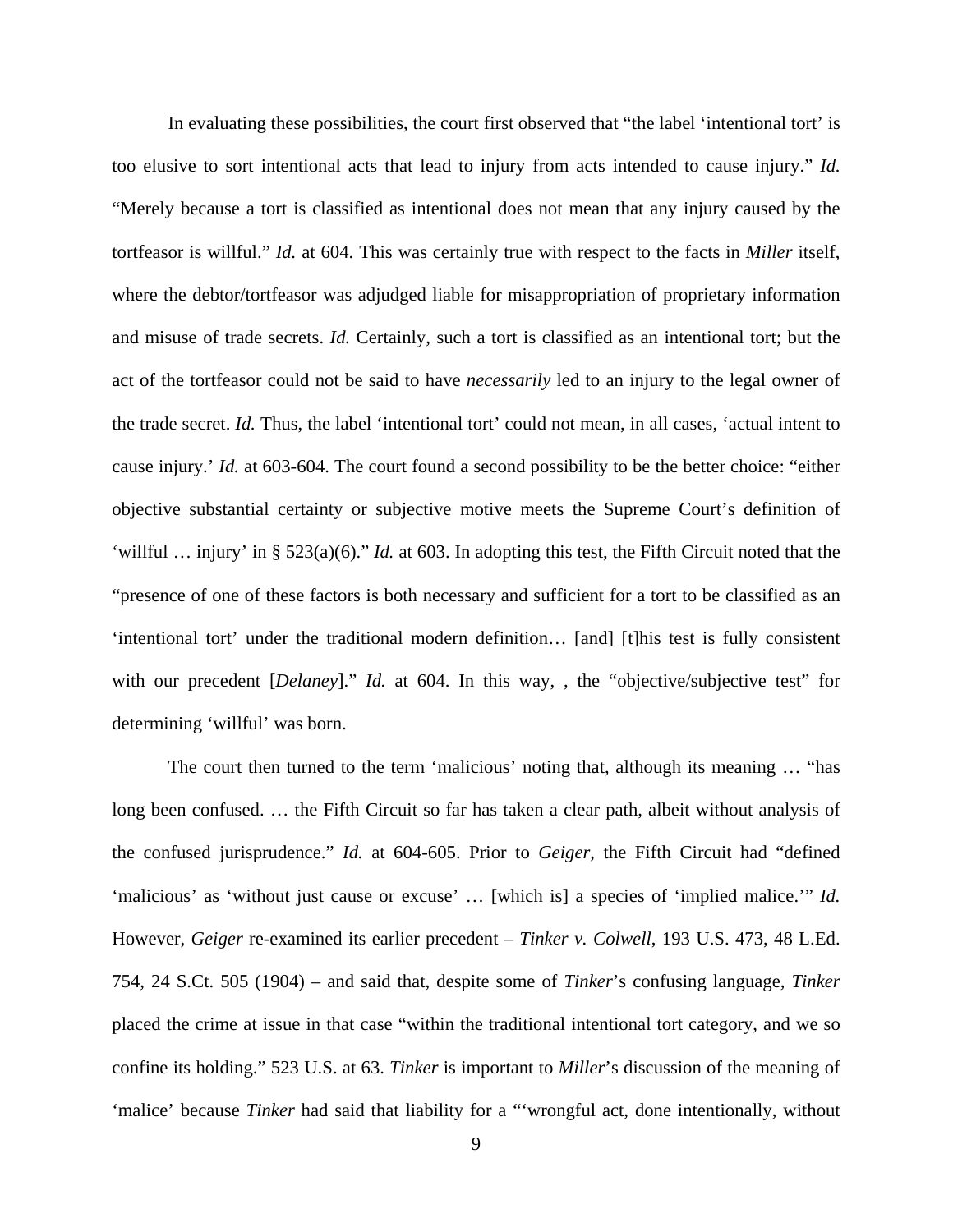just cause or excuse' [was not discharged]." *Geiger*, 523 U.S. at 63 (citing *Tinker*, 193 U.S. at 486). Because the Fifth Circuit believed that its own 'without just cause or excuse' definition, which came originally from *Tinker*, had been displaced by the Court's formulation in *Geiger*, the Fifth Circuit could no longer retain that definition for 'malicious.' *Miller*, 156 F.3d at 605-606. Instead, the court adopted the 'implied malice' meaning.' *Id.* at 606. And, because 'implied malice' is the same as the *Geiger* definition of 'willful,' *i.e.* "'acts done with the actual intent to cause injury,'" *Id.*, the court equated the meaning of 'willful' and the meaning of 'malicious' and so held that an "injury is 'willful and malicious' where there is either an objective substantial certainty of harm or a subjective motive to cause harm." *Id.*

*Miller*'s objective test has been heavily criticized by other circuits. For instance, in an unpublished opinion, the Tenth Circuit said that it believed *Miller's* objective standard to be not only inconsistent *Geiger*, but also internally inconsistent. *Via Christi Reg'l Med. Ctr. v. Englehart (In re Englehart)*, 2000 U.S. App. LEXIS 22754, at \*7-9 (10th Cir. Kan. Sept. 8, 2000). The Ninth Circuit criticized *Miller* because, in its view, the objective portion of *Miller*'s test

disregards the particular debtor's state of mind and considers whether an objective, reasonable person would have known that the actions in question were substantially certain to injure the creditor. In its application, this standard looks very much like the 'reckless disregard' standard used in negligence. That the Bankruptcy Code's legislative history makes it clear that Congress did not intend § 523(a)(6)'s willful injury requirement to be applied so as to render nondischargeable any debt incurred by reckless behavior, reinforces application of the subjective standard. The subjective standard correctly focuses on the debtor's state of mind and precludes application of  $\S$  523(a)(6)'s nondischargeability provision short of the debtor's actual knowledge that harm to the creditor was substantially certain.

*Carillo v. Su (In Re Su)*, 290 F.3d 1140, 1146 (9th Cir. 2002) (citing, *inter alia*, to the Restatement (Second) of Torts § 500 cmt. a for its definition of 'recklessness').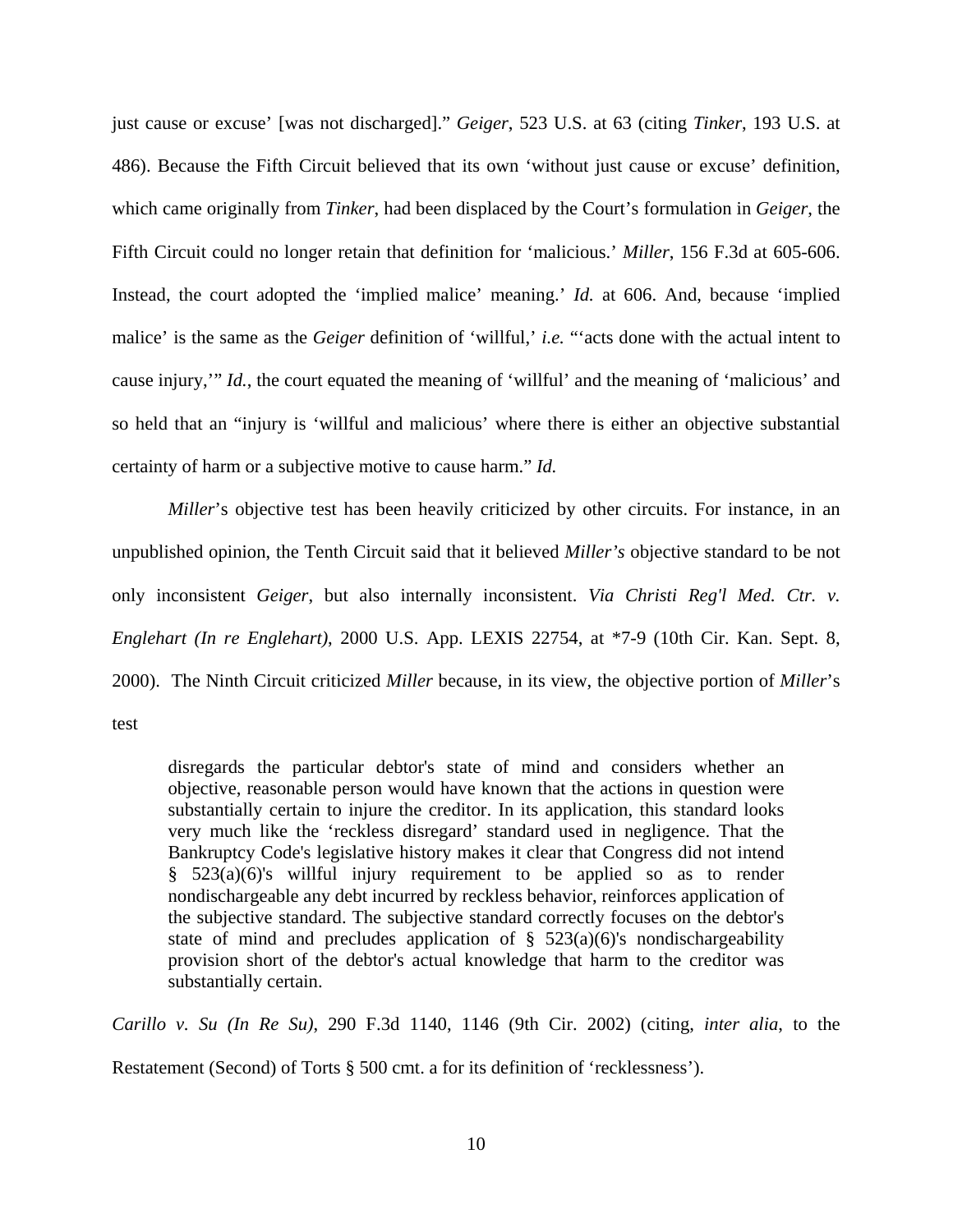Other circuits, then, believe that the Fifth Circuit has re-introduced recklessness as a sufficient level of *scienter* to support a finding of malice under section 523(a)(6). But that might not be the case. In 2007, the Fifth Circuit decided *In re Vollbracht*, 276 Fed. Appx. 360 (5<sup>th</sup> Cir. 2007). There, the court reiterated its objective/subjective test from *Miller*<sup>7</sup> but then elaborated on the true import of that test. The court in *Vollbracht* explained that "[b]ecause debtors generally deny that they had a subjective motive to cause harm, most cases that hold debts to be nondischargeable do so by determining whether '[the debtor's] actions were at least substantially certain to result in injury.'" *Id.* at 362. In other words, the Fifth Circuit's own reading of the objective prong of the test is that it is not actually an objective test at all. Instead, this prong should be understood as essentially evidentiary in nature and import, a kind of marker or "badge of intent," something akin to a badge of fraud.<sup>8</sup> In other words, objective substantial certainty as described by the circuit court in *Delaney* and *Miller* is not actually another way to say "reckless." Instead, it is a recognition of the evidentiary reality that defendants rarely admit malicious intent. A court is thus expected to analyze whether the defendant's actions, which from a reasonable person's standpoint were substantially certain to result in harm, are such that the court ought to infer that the debtor's subjective intent was to inflict a willful and malicious injury on the plaintiff.

Of course, this court has no authority to "overrule" the Fifth Circuit. Only the circuit itself can overrule its own precedents. *See In re Orso*, 214 F.3d 637, 641 n.5 ( $5<sup>th</sup>$  Cir. 2000), *rev'd on other grounds on rehearing en banc,* 283 F.3d 686 (5<sup>th</sup> Cir. 2002); *see also* 5<sup>th</sup> Cir. R.

7 As noted above, in *Vollbracht*, the Fifth Circuit also added another prong in determining 'willful and malicious' injury: to be willful and malicious, an injury "must satisfy our two-part test and not be sufficiently justified under the circumstances to render it not 'willful and malicious.'" *Vollbrecht*, 276 Fed. Appx. at 363. 8

1

<sup>&</sup>lt;sup>8</sup> Similar to intent, actual fraud is extremely difficult to prove because it is based upon the bad actors' state of mind. For this reason, the Fifth Circuit allows six badges of fraud to be used to assist courts to infer bad intent based upon circumstantial evidence. *See e.g. Neary v. Guillet (In re Guillet)*, 2008 Bankr. LEXIS 2971, at \*40-41 (Bankr. E.D. Tex. 2008) (*citing Robertson v. Dennis (In re Dennis)*, 330 F.3d 696, 702 (5th Cir. 2003).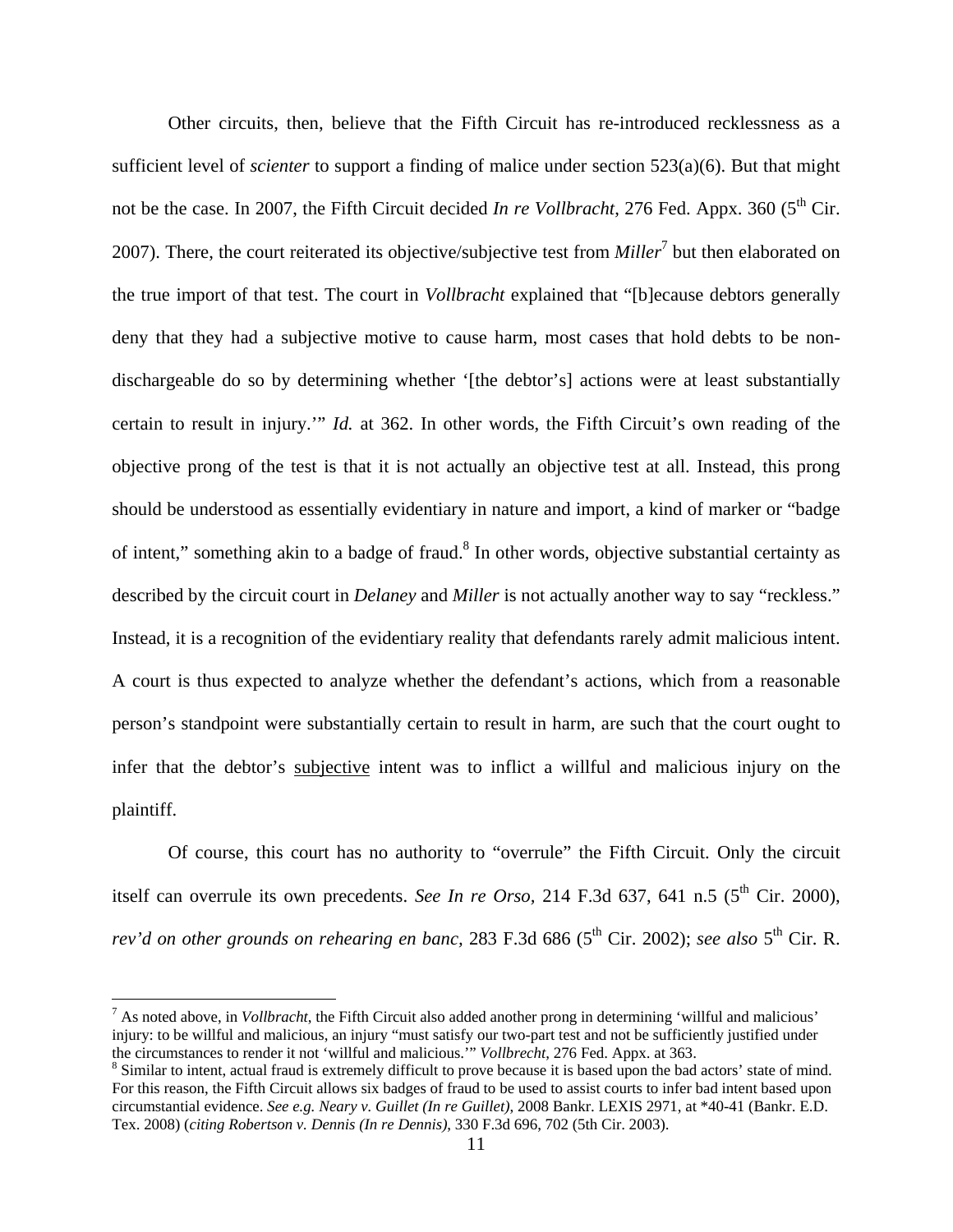35; see Ford v. Cimarron Ins. Co., 230 F.3d 828, 832 (5<sup>th</sup> Cir. 2000) ("We are a 'strict stare decisis court. [Thus], . . . one panel of this court cannot disregard, much less overrule, the decision of a prior panel.' This rule remains immutable even when the prior panel's decision involved the interpretation of state law because, 'such interpretations are no less binding on subsequent panels than are prior interpretations of federal law.' Therefore, a prior panel's interpretation of state law has binding precedential effect on other panels of this court absent a subsequent state court decision or amendment rendering our prior decision clearly wrong." (citations omitted))*.* Even if the court could do so, however, it has not inclination to do so in this case. The court agrees with *Vollbracht* and its reading of the objective prong as a direction to lower courts to attend to "badges of intent" that may be evidenced by actions having a substantial certainty to result in harm.

Powers argues that the reasoning in the *Miller* case is faulty because the Fifth Circuit did not there consider its prior precedent in *Delaney.* But as we have noted, the *Miller* court expressly *did* discuss *Delaney* – and not merely in passing.<sup>9</sup> In fact, one paragraph after discussing *Delaney*, the Fifth Circuit noted that, despite the fact that the defendant in the *Miller*  case – Miller – had not been found guilty of acting with 'malice' or 'evil motive' in the trial court (thereby defeating the subjective prong of the § 523(a)(6) requirement), "Miller's conduct, however, could still be 'willful' under the objective standard, if his acts were substantially certain to result in injury to Abrams [the plaintiff]." *Id.* at 604.

The court, in short, finds both *Miller* and *Vollbracht* to be both binding and correct. They will be followed in this case.

<sup>9</sup> For example, the Fifth Circuit noted that the Supreme Court's ruling in *Geiger* "was similar to one that the Fifth Circuit had reached in analyzing § 523(a)(6) [in *Delaney*]." *Miller*, 156 F.3d at 603. *Miller* went on and said "*Delaney*, which remains good law because the Supreme Court in no way contradicted it, equated intending actual injury to a situation in which 'the debtor intentionally took action that necessarily caused, or was substantially certain to cause, the injury.'" *Id.* at 604.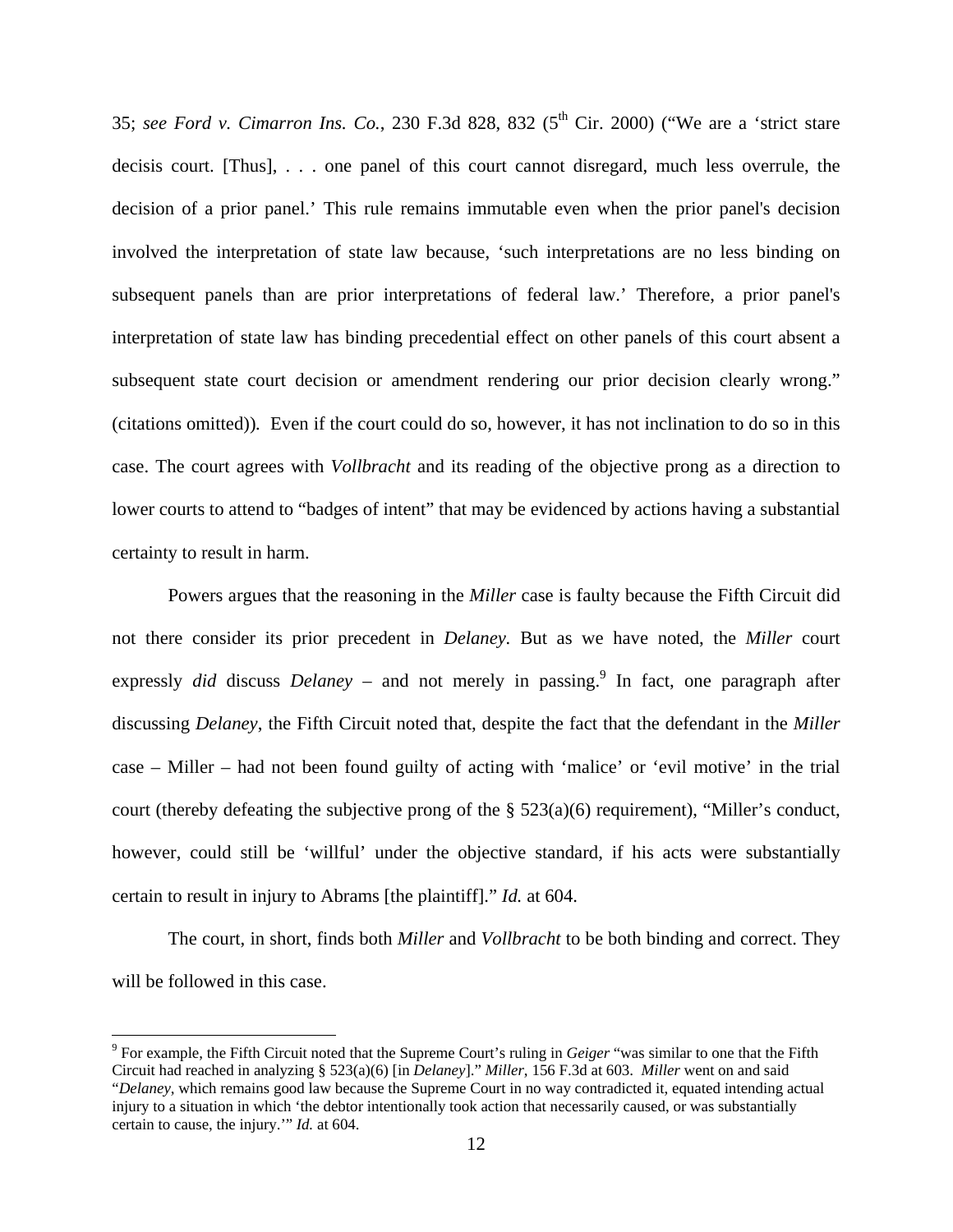#### *B. Standards for Summary Judgment, Collateral Estoppel, and Rule 11 Sanctions*

 Federal Rule of Civil Procedure 56(c), made applicable in adversary proceedings in bankruptcy cases by Federal Rule of Bankruptcy Procedure 7056(c), states the standard for consideration of a motion for summary judgment. Summary judgment is to be granted if pleadings, depositions, answers to interrogatories and admissions on file, together with affidavits, if any, show that there is no genuine issue as to any material fact, and that the moving party is entitled to judgment as a matter of law. *See Celotex Corp. v. Catrett*, 477 U.S. 317, 322 (1986). In deciding a motion for summary judgment, courts must determine if there are any material factual issues to be tried, while at the same time, because the non-moving party would be precluded from a trial if the relief was granted, the court should resolve ambiguities and draw reasonable inferences against the moving party. *Knight v. U.S. Fire Insurance Co.*, 804 F.2d 9, 11 ( $2<sup>nd</sup>$  Cir. 1986).

The non-moving party may oppose a summary judgment motion by making a showing that there is a genuine issue as to material fact in support of a verdict for that party. *Anderson v. Liberty Lobby, Inc.*, 477 U.S. at 247-48. That is, "the mere existence of a scintilla of evidence in support of a [non-movant's] position will be insufficient. There must be evidence on which a jury could reasonably find for the [non-moving party]." *Id.* The non-moving party may not defeat a summary judgment motion by relying on self-serving or conclusory statements. There must be something more than some metaphysical doubt as to a material fact. That is, there needs to be evidence of a material fact at issue, although, of course, once that evidence is shown the Court moves on to the trial stage. That is, the evidence need not be probative at the summary judgment stage. *See generally Matsushita v. Zenith Radio Corp.*, 475 U.S. 574, 586 (1986).

It is without question that the doctrine of collateral estoppel may be applied in a § 523(a)(6) action. *Wash v. Moebius (In re Wood)*, 167 B.R. 83, 85 (Bankr. W.D.Tex. 1994).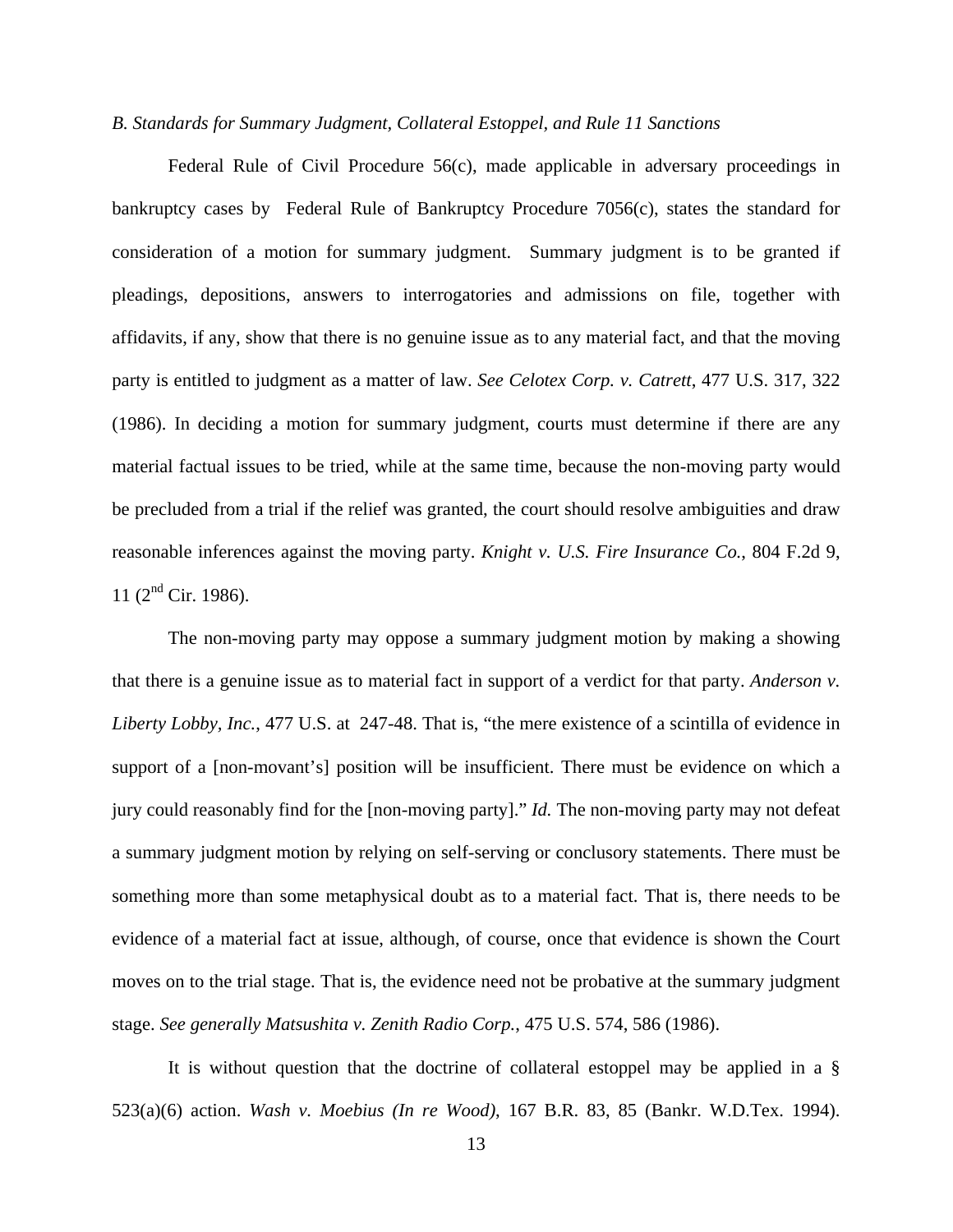There are three requirements for collateral estoppel under federal law: "'(1) the issue at stake must be identical to the one involved in the prior action; (2) the issue must have been actually litigated in the prior action; and (3) the determination of the issue in the prior action must have been a necessary part of the judgment in that earlier action.'" *Stripling v. Jordan Prod. Co.*, 234 F.3d 863, 868 (5<sup>th</sup> Cir. 2000) (citations omitted). To determine whether to apply *collateral estoppel* in a given case,

the Bankruptcy Court must have before it sufficient portions of the prior record in order to be able to determine that the subsidiary facts were actually litigated and necessarily determined by the prior court. 'If the prior record sufficiently established the subsidiary facts on which the judgment was based, the court then independently determines whether these subsidiary facts establish the elements of nondischargeability as defined by federal bankruptcy law.'

*In re Wood*, 167 B.R. at 85; *see In re Keaty*, 397 F.3d 264, 271 (5<sup>th</sup> Cir. 2005) ("collateral estoppel applies in bankruptcy courts only if, *inter alia*, the first court has made specific, subordinate, factual findings on the identical dischargeability issue in question – that is, an issue which encompasses the same *prima facie* elements as the bankruptcy issue – and the facts supporting the court's finding are discernable from that court's record.'" *Id.* (*citing Dennis v. Dennis* (*In re Dennis*), 25 F.3d 274, 278 (5<sup>th</sup> Cir. 1994)).

 Notably, an analysis of collateral estoppel is not an invitation for a party to re-litigate the issue already decided by the previous court or, for that matter, to collaterally attack the previous court's ruling. To even advocate that "a final judgment obtained prior to the commencement of a bankruptcy case can be reopened by [a bankruptcy] court and in effect retried makes no sense... 'Bankruptcy proceedings may not be used to re-litigate issues already resolved by a court of competent jurisdiction.'" *John Labatt Ltd. v. Messina (In re Messina)*, 2000 Bankr. LEXIS 225, at \*18 (Bankr. N.D. Ill. Mar. 27, 2000) (citations omitted). Thus, the court must reject as irrelevant, for purposes of this court's consideration of summary judgment premised on collateral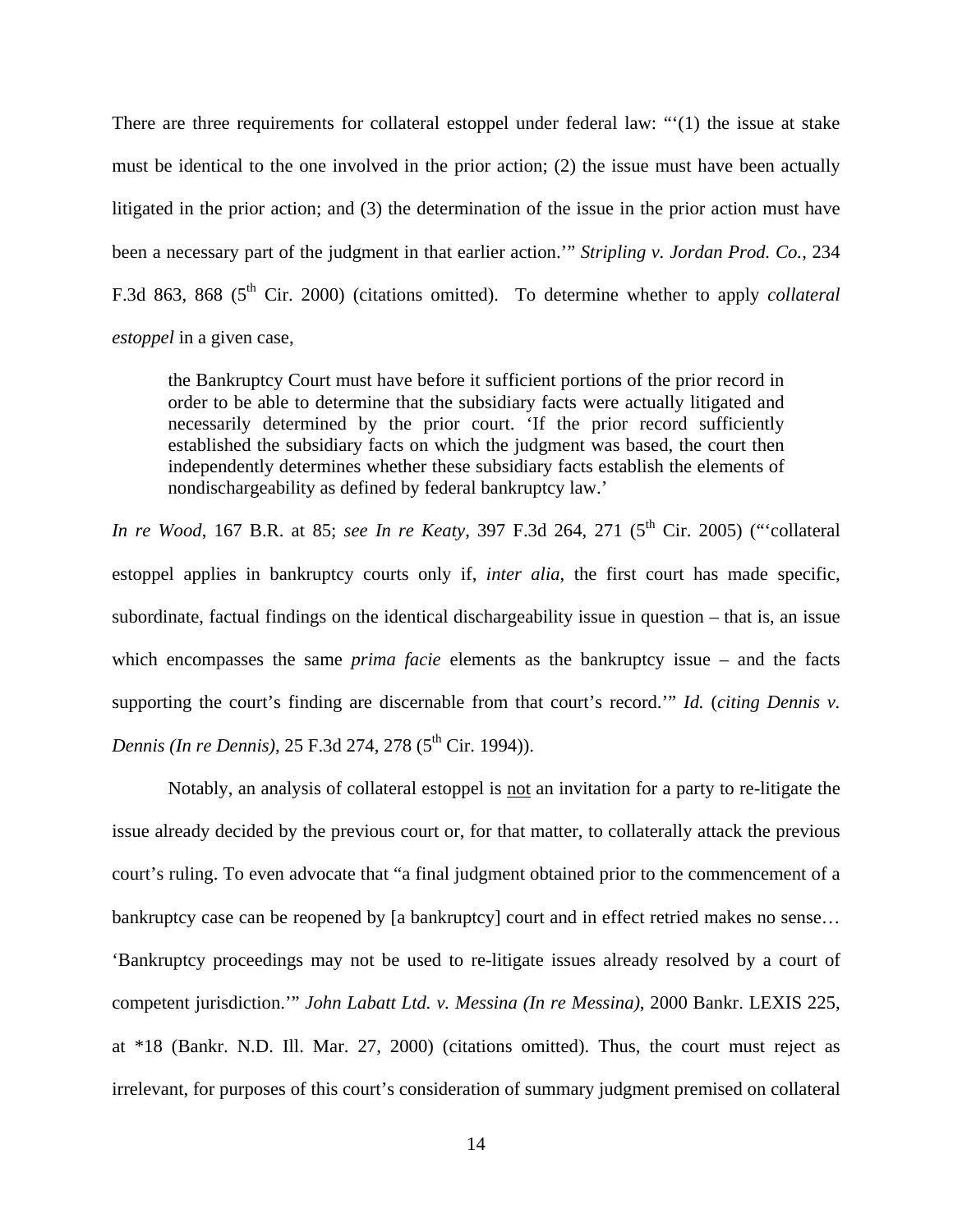estoppel, Powers' affidavit [Docket No. 13] in which Powers appears to be arguing that his Certification Motion did not violate Rule 11. The Rule 11 Order and Rule 11 Sanctions are final orders and they cannot be revisited – certainly not by this court, as that would be constitute a collateral attack. In our collateral estoppel analysis, we examine those orders not to re-litigate them but rather to determine whether those orders evidence that all the elements of  $\S 523(a)(6)$ were already actually litigated there. If they were, then it is Powers who would be estopped from re-litigating any § 523(a)(6) issues in this court. Powers is of course already estopped – by *res judicata* -- from relitigating the sanctions rulings of Judge Sparks. With these cautions in mind, we turn to a substantive consideration of the sanctions orders to determine whether collateral estoppel should bar relitigation of § 523(a)(6) issues.

As a general observation, a Rule 11 sanction *may* be sufficient collaterally estop a party from litigating the elements of a § 523(a)(6) action. *In re Wood*, 167 B.R. 83; *Foran v. Lutz (In re Lutz)*, 169 B.R. 473 (Bankr. S.D. Ga. 1994); *see also In re Keaty*, 397 F.3d 264.10 Powers admits as much. *See Response*, at 9-10. Powers argues rather that Judge Sparks' findings in his sanctioning orders are insufficient to permit this court, simply by looking at those orders, to conclude that Judge Sparks already found Powers' actions to constitute willful and malicious injury to the Plaintiffs.<sup>11</sup> Federal Rule of Civil Procedure 11 generally prohibits parties and/or

<sup>&</sup>lt;sup>10</sup> The Fifth Circuit in *Keaty* faced the issue of whether a lawyer, who was also a debtor in bankruptcy, sanctioned pursuant to Louisiana state law, LA. CODE CIV. PROC. ANN. Art. 863 (West 1984), was collaterally estopped from arguing that the actions which formed the basis of the sanction did not meet the §  $523(a)(6)$  standards. The Fifth Circuit held not only that the elements of *collateral estoppel* were met but also that the state court's findings were sufficient to award summary judgment in favor of the plaintiff. The Fifth Circuit concluded that the debt resulted from a willful and malicious injury and, under the doctrine of issue preclusion, the debtor was barred from re-litigating the matter in the bankruptcy court.

<sup>&</sup>lt;sup>11</sup> Powers argues states that "[n]o ultimate fact issue relevant to U.S.C. § 523(a)(6) was litigated or found in either of the Orders being offered for possible Collateral Estoppel effect." *Response*, at 9. At first glance, this may seem to be an argument that Rule 11 sanctions cannot meet the elements of *collateral estoppel*, but the very next sentences belie such a reading. Powers states that the Rule 11 Order and Rule 11 Sanctions do not meet the subjective test of § 523. *Id.* ("'bad motive' / 'bad faith' basis for Rule 11 or § 1926 [sic] liability were never pled or argued by Plaintiff and in fact they argued that 'bad faith' was expressly not a requirement the court would have to find. Given the total absence of any finding regarding 'subjective intent to injury' [sic] there is no collateral estoppel effect of the proffered orders upon which summary judgment could be granted…" *Id.*). Powers goes on to make a similar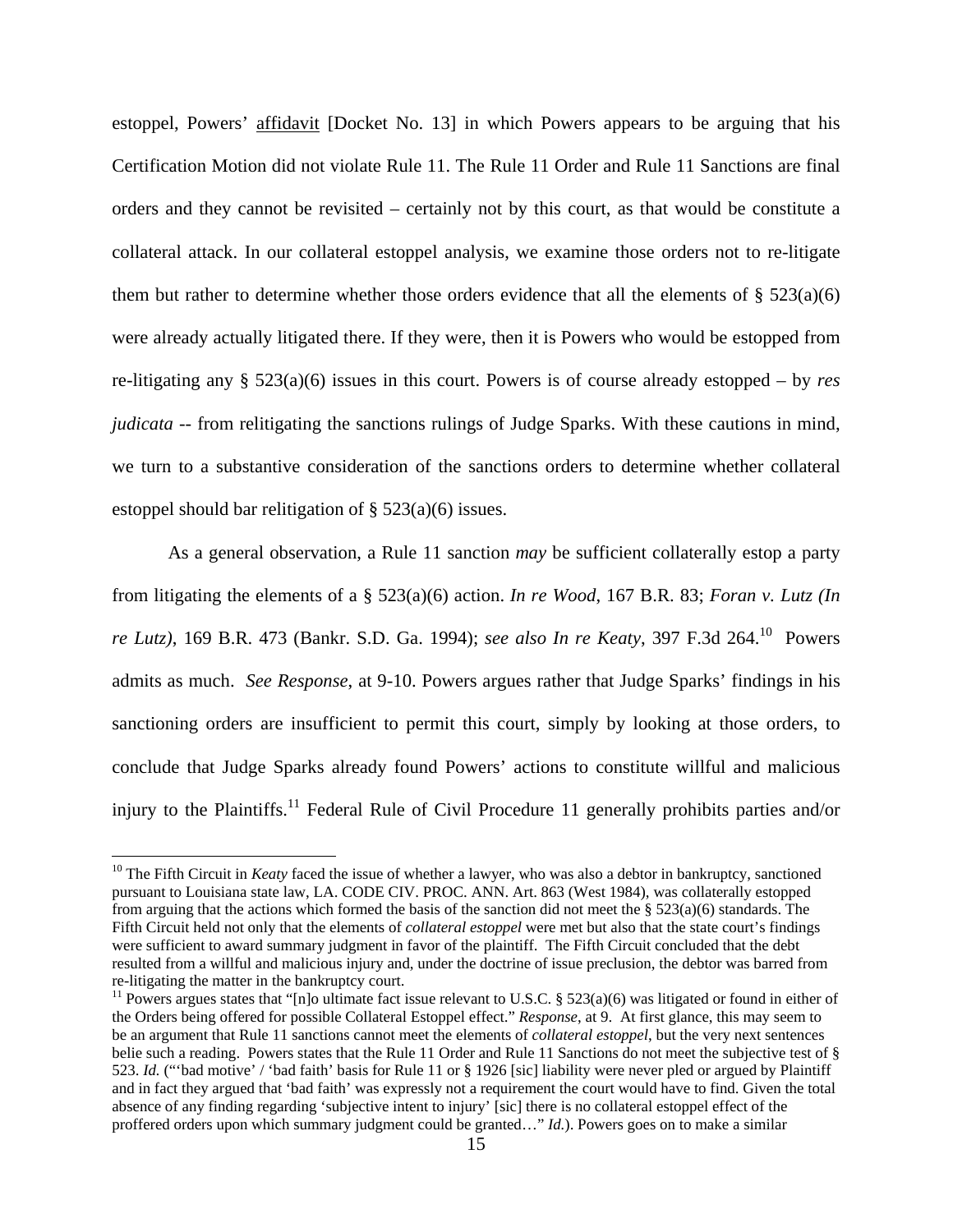attorneys from filing or making deliberately false pleadings or arguments to a court. More

specifically, Rule 11(b) provides:

 $\overline{a}$ 

**Representations to the Court**. By presenting to the court a pleading, written motion, or other paper--whether by signing, filing, submitting, or later advocating it--an attorney or unrepresented party certifies that to the best of the person's knowledge, information, and belief, formed after an inquiry reasonable under the circumstances:

(1) it is not being presented for any improper purpose, such as to harass, cause unnecessary delay, or needlessly increase the cost of litigation;

(2) the claims, defenses, and other legal contentions are warranted by existing law or by a nonfrivolous argument for extending, modifying, or reversing existing law or for establishing new law;

(3) the factual contentions have evidentiary support or, if specifically so identified, will likely have evidentiary support after a reasonable opportunity for further investigation or discovery; and

(4) the denials of factual contentions are warranted on the evidence or, if specifically so identified, are reasonably based on belief or a lack of information.

FED.R.CIV.P. 11(b). The purpose of Rule 11 was for lawyers to "stop-and-think' before ...

making legal or factual contentions." *Jenkins v. Methodist Hosps.*, 478 F.3d 255, 265 (5th Cir.

Tex. 2007) (citing the Advisory Committee Notes on FED.R.CIV.P. 11 (1993 Amendments)).

"'[T]he standard under which the attorney is measured [under Rule 11] is an objective, not

subjective, standard of reasonableness under the circumstances'. Accordingly, an attorney's good

faith will not, by itself, protect against the imposition of Rule 11 sanctions." *Jenkins*, 478 F.3d at

264 (citations omitted); *Whitehead v. Food Max of Miss., Inc.*, 332 F.3d 796, 802 (5th Cir. Miss.

2003). Although a court has the discretion to fashion a sanction, the punishment must fit the crime, so to speak. *Id.* at 265 ("Whatever the ultimate sanction imposed, the district court should utilize the sanction that furthers the purposes of Rule 11 and is the least severe sanction adequate to such purpose.")

argument with respect to the objective prong of the  $\S$  523(a)(6) test. Consequently, the court reads Powers' arguments to be that the findings of fact in Judge Sparks' orders are such that, on summary judgment, the court cannot find that Powers' actions caused 'willful and malicious injury' for purposes of  $\S 523(a)(6)$ .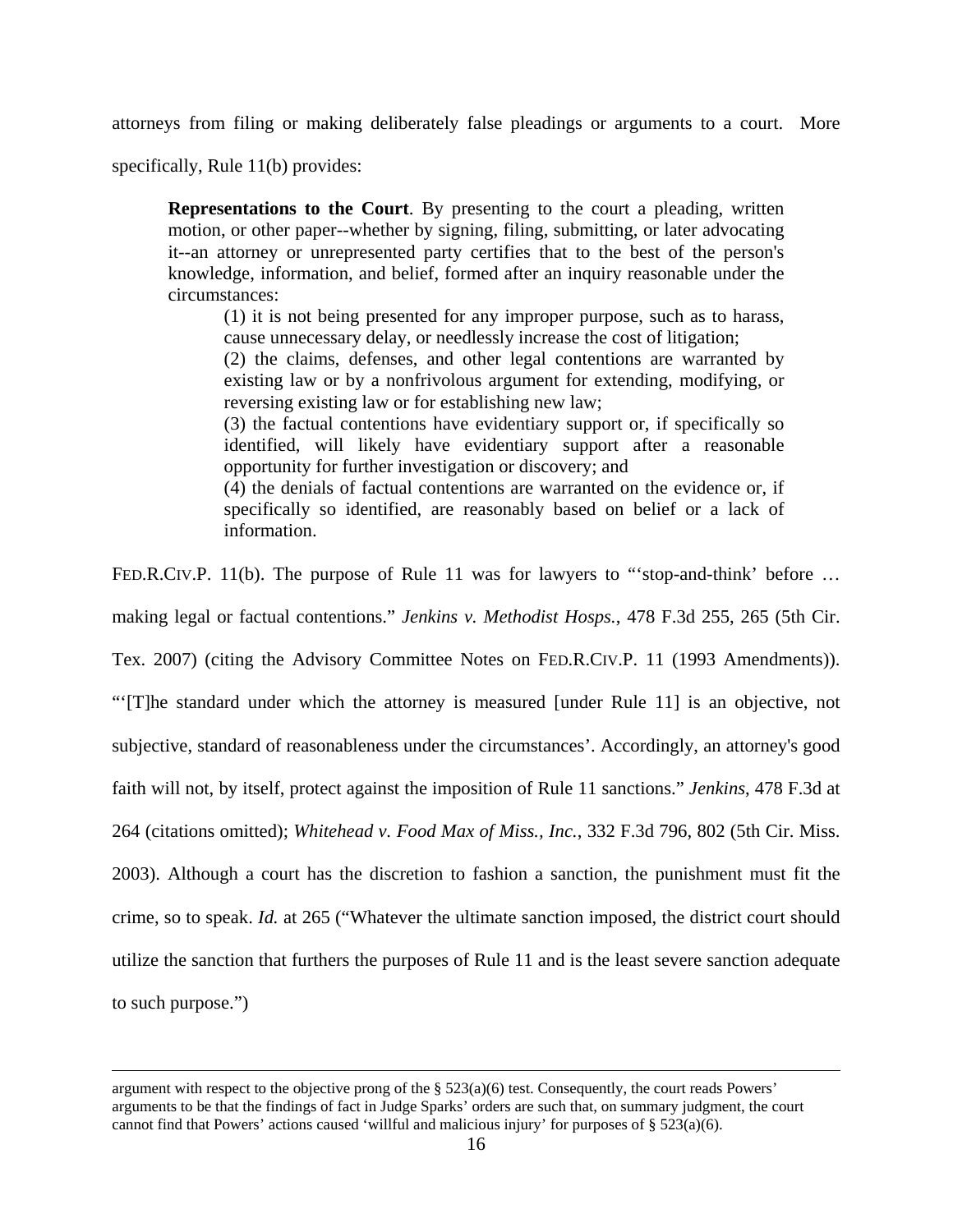The fact that Rule 11 sanctions might have been issued against an attorney is thus, of itself, insufficient to conclude that the conduct sanctioned must have been willful and malicious within the meaning of  $\S$  523(a)(6). After all, conduct might not pass muster under an objective standard of reasonableness, yet not (at least as a matter of law) *necessarily* count as willful and malicious conduct under *Miller* as interpreted by *Vollbracht.* Only if the findings of the court are sufficient to show that the conduct amounted to a "badge of intent" would it then be good enough to ring the nondischargeability bell under  $\S$  523(a)(6). It all depends upon the findings of fact made by the judge imposing sanctions in the first place. The question the bankruptcy judge must answer is whether the debtor/defendant was sanctioned for actions that were either (i) objectively substantially certain to result in harm such that they should be construed to be a badge of intent or (ii) motivated, in the mind of *this* debtor/defendant, by an intent to inflict such harm on the plaintiff. For collateral estoppel to attach, the prior court must have made such findings. *See In re Keaty*, 397 F.3d at 273. In *Keaty*, 12 the Fifth Circuit found that the findings made by the Louisiana state court<sup>13</sup> in sanctioning Keaty "unquestionably satisfy the elements of § 523(a)(6)." *Id.* at 273. The Louisiana court had said:

Art. 863. Signing of pleadings, effect

<sup>&</sup>lt;sup>12</sup> This court recognizes that *Keaty* is not on all fours with this case because *Keaty* did not deal with a sanction under Rule 11. However, the court nonetheless believes *Keaty* to be relevant and applicable to these proceedings because the manner in which the Fifth Circuit *applied* the state sanction to  $\S$  523(a)(6) is directly relevant. Additionally, the language of the state court sanction that the Fifth Circuit emphasized in *Keaty* is instructive <sup>13</sup> The Louisiana Civil Code statute upon which the Louisiana court relied in sanctioning Keaty reads:

A. Every pleading of a party represented by an attorney shall be signed by at least one attorney of record in his individual name . . . .

B. Pleadings need not be verified or accompanied by affidavit or certificate, except as otherwise provided by law, but the signature of an attorney or party shall constitute a certification by him that he has read the pleading; that to the best of his knowledge, information, and belief formed after reasonable inquiry it is well grounded in fact; that it is warranted by existing law or a good faith argument for the extension, modification, or reversal of existing law; and that it is not interposed for any improper purpose, such as to harass or to cause unnecessary delay or needless increase in the cost of litigation.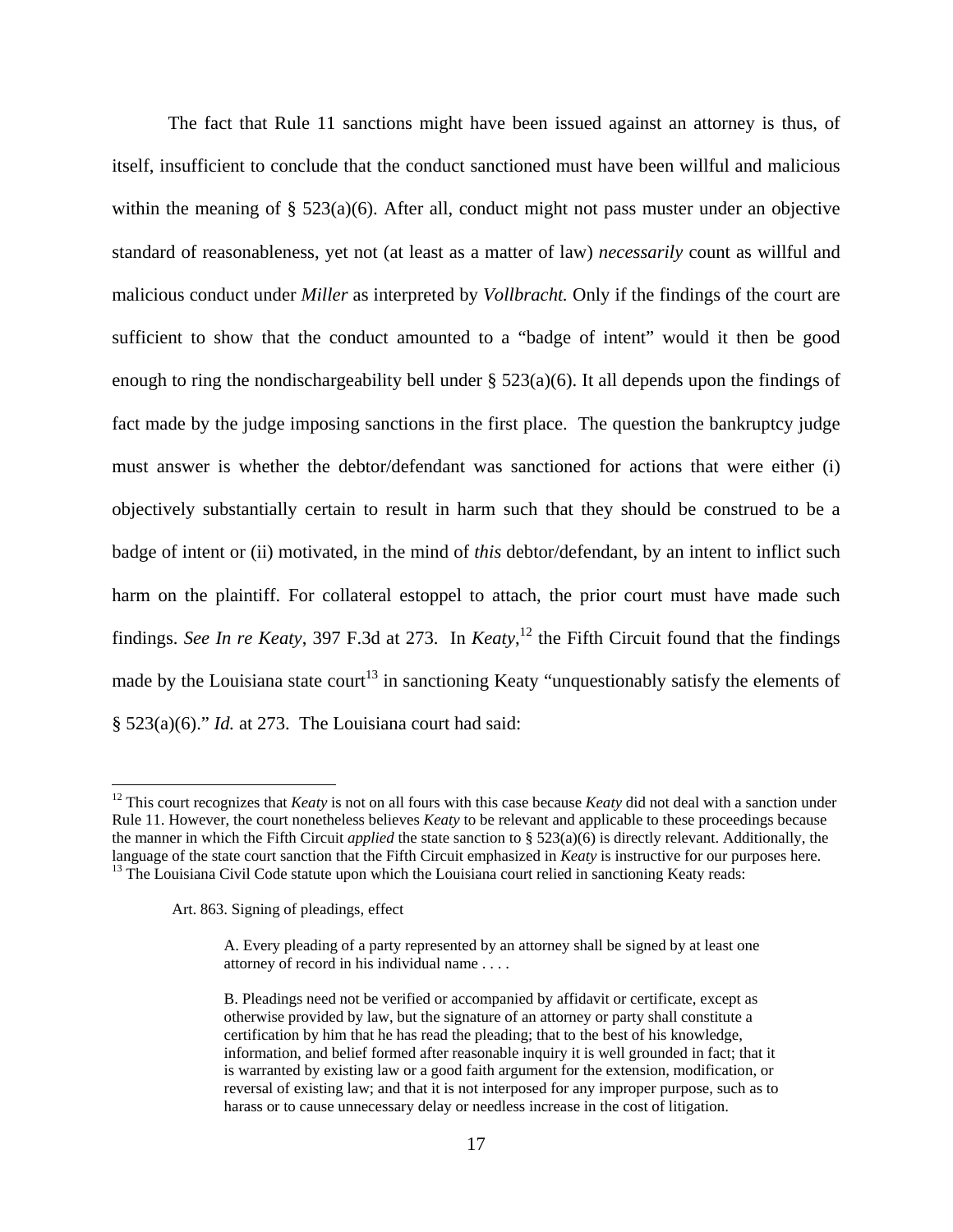We find that the Keatys knew and must have known all along that their claim for tortious interference had prescribed. We find that the Keatys knew that all of their claims against the Byrds were disposed of in the Bossier Parish proceedings. . . . We find that the Keatys' answers to Raspanti's request for admissions, in which they denied the non-existence of a contract between them and Raspanti, was disingenuous. We find that the entire proceedings by the Keatys against Raspanti was knowingly without foundation, crafted for purposes of harassment and carried out in a manner designed to deliberately prolong the proceedings needlessly.

*Id.* at 273-274. Based upon this language, the Fifth Circuit said:

 $\overline{a}$ 

These are clear and specific findings as to Keaty's state of mind. They demonstrate that Keaty's motive in filing the frivolous claim for attorney's fees was to injure Raspanti (by harassing him). They also demonstrate that Keaty's actions were substantially certain to injure Raspanti, since deliberately and needlessly prolonging the proceedings would necessarily cause Raspanti financial injury.

*Id.* at 274. Similarly, in both *Lutz* and *Wood*, 14 where the bankruptcy courts both applied collateral estoppel to a Rule 11 sanction for purposes of  $\S$  523(a)(6), the language of the respective Rule 11 orders was very specific and addressed the debtor/defendants' bad intent. In *Lutz*, the bankruptcy court noted that the district court had expressly found that "the Debtor and his co-plaintiff deliberately fabricated the events upon which the suit was based... [the] Debtor's sole purpose in bringing the suit was to extract money from the Plaintiffs." 169 B.R. at 478-479. The *Lutz* court believed that the district court's findings of fact clearly show that the "Debtor acted in a deliberate and intentional manner in bringing the suit…" *Id.* Likewise, in *Wood*, the bankruptcy court noted that the district court in the prior case had found

as a matter of fact that with regard to the Plaintiff Wash, the Defendant Moebius caused pleadings to be filed 'for the purpose of harassing', 'without having first

LA. CODE CIV. PROC. ANN. art. 863 (West 1984). And, interestingly, the objective standard that applies to both Rule 11 and  $\S 523(a)(6)$  is also applicable to a determination of whether a lawyer should be sanctioned under Louisiana law. *Id.* at 273. The Fifth Circuit noted that "[b]oth § 523(a)(6) and the Louisiana statute require an inquiry into whether Keaty acted either with an objective substantial certainty of injury (to cause unnecessary delay) or a subjective motive to cause injury (to harass or to increase the cost of litigation needlessly)." *Id.* at 273. Thus, as noted above, even though *Keaty* was analyzing the collateral effect of a Louisiana statute, its analysis is very relevant for this court's analysis in this matter.

<sup>&</sup>lt;sup>14</sup> Both of these cases were decided before *Geiger*. Therefore, the standards both cases applied for purposes of meeting § 523(a)(6) are no longer valid for this case. However, certainly, the reasoning of both courts is still valid.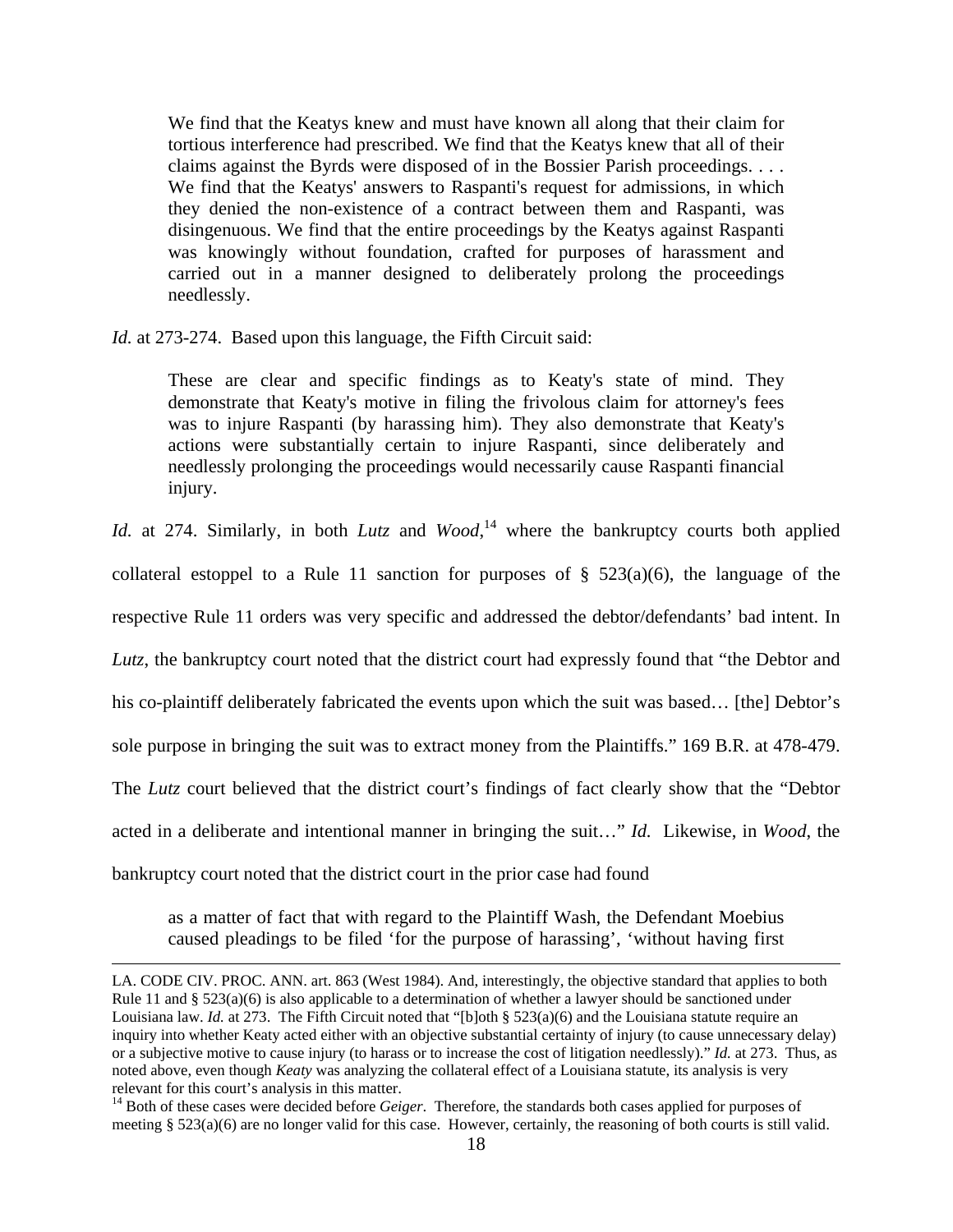conducted a reasonable inquiry into the factual basis of those claims', 'with full knowledge of, or wanton and reckless disregard for, the absence of any facts to support the same', which conduct 'demonstrates an abuse of legal process by' Moebius and that all of such action was 'motivated by improper purpose'.

167 B.R. at 86-87. Thus, based upon these findings, the bankruptcy court held that the debtor/defendants' actions as found by the district court met the elements of § 523(a)(6) and so granted summary judgment. *Id.* at 87.

Here, by contrast, Judge Sparks did *not* make the requisite specific findings that would permit the court to find collateral estoppel should apply. Judge Sparks' orders do not state that Powers knew or should have known<sup>15</sup> that by filing the Certification Motion he would injure the Plaintiffs, or, even that Powers was motivated by an improper purpose. Judge Sparks states that "Powers represents a very real danger to putative class members…," *Rule 11 Order* at 3; but the putative class members are not the Plaintiffs. In the Rule 11 Sanctions, Judge Sparks stated that "it is appropriate to sanction Powers under Rule 11 in order to deter his dangerous and wasteful behavior and future baseless filings." *Rule 11 Sanctions*, at 4. These are worthy purposes that justify the imposition of sanctions under Rule 11. They do not, of themselves, also satisfy the elements for nondischargeability under  $\S$  523(a)(6). There is simply no indication in Judge Sparks' findings that Powers – either subjectively or objectively – actually intended to harass or otherwise injure the Plaintiffs or the legal process by filing the Certification Motion. Powers indeed may *have* intended to harass the Plaintiffs by filing the Class Action Suit, but Powers was

<sup>15</sup> Judge Sparks references a prior sanction imposed upon Powers by Judge Hinojosa. *Rule 11 Order*, at 5. Additionally, the Plaintiffs alleged in their motions requesting Rule 11 sanctions (attached to Powers' Response as Exhibits 1 and 3) that Powers has been previously sanctioned pursuant to Rule 11 in another case. Although the court is tempted to assume that Judge Hinojosa's order and the Rule 11 sanctions referenced by the Plaintiffs in their respective motions is one in the same, assumptions simply have no place in a court of law. But, even assuming that Judge Hinojosa's sanction was also based upon Rule 11, as far as the court knows, it is not part of the summary judgment record and, consequently, cannot be considered for purposes of finding that Powers, objectively, was substantially certain that if he filed the Certification Motion, he would willfully and maliciously injure the Plaintiffs. In other words, Judge Hinojosa's reasons for sanctioning Powers under Rule 11 could have been entirely different than Judge Sparks' reasons. Thus, Powers – or any attorney – would not have necessarily been substantially certain that, in filing the Certification Motion, he would have injured the Plaintiffs.